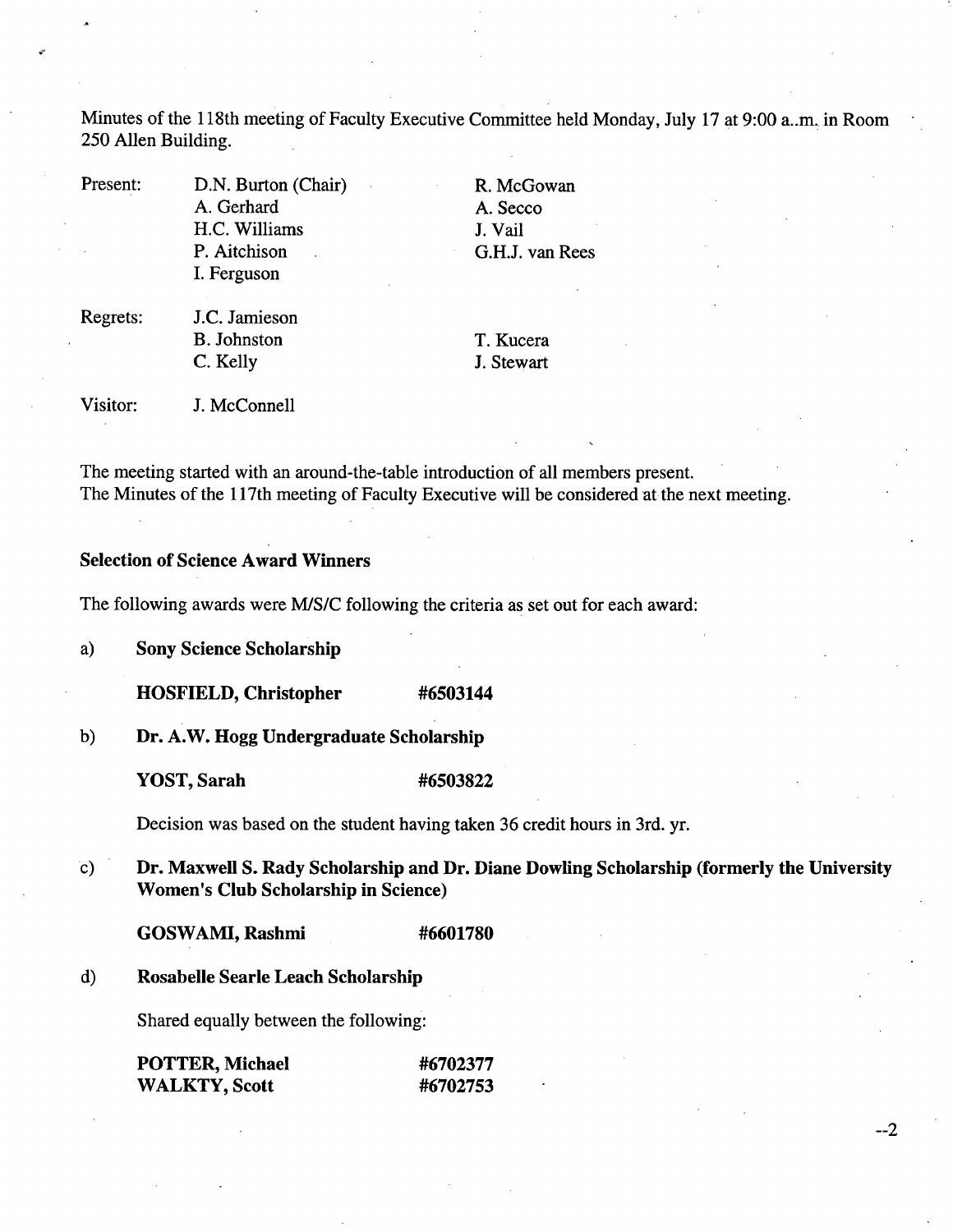### e) **Isbister Undergraduate Scholarships**

*Ir* 

Shared equally amongst the following:

| GOSWAMI, Rashmi            | #6601780 |
|----------------------------|----------|
| <b>LAWRENCE, Ramon</b>     | #6510733 |
| <b>MACDONELL, Geoffrey</b> | #6505362 |
| POTTER, Michael            | #6702377 |
| <b>WALKTY, Scott</b>       | #6702753 |

## 0 **Benjamin Cohen Scholarship**

Shared equally between the following:

| <b>LAWRENCE, Ramon</b>     | #6510733 |
|----------------------------|----------|
| <b>MACDONELL, Geoffrey</b> | #6505362 |

Dr. Aitchison expressed the view that the Executive should encourage other students with high standing and spread the awards around, giving this award to other students who have not received an award. Dr. Secco also agreed that encouragement should be given to other students of high standing. The motion for awarding of this scholarship was passed *5* in favour; 3 opposed.

Discussion followed regarding the possible topping up of these awards to at least \$1,000.00 each. Dr. Vail mentioned that he had received an Isbister Scholarship 47 years ago and it is the same value now as it was then.

Mention was made that 12 of the top 17 students received Canada Scholarships, an award of \$2500 per year for four years. Incoming students will not have the benefit of this award in subsequent years as this program has been discontinued.

It was M/S/C:

"That the Executive Committee of the Faculty Council of Science recommend to the Dean that the annual budget of the Faculty of Science allow for an annual budget to top up these awards to \$1,000.00."

Meeting adjourned *9:50* a.m.